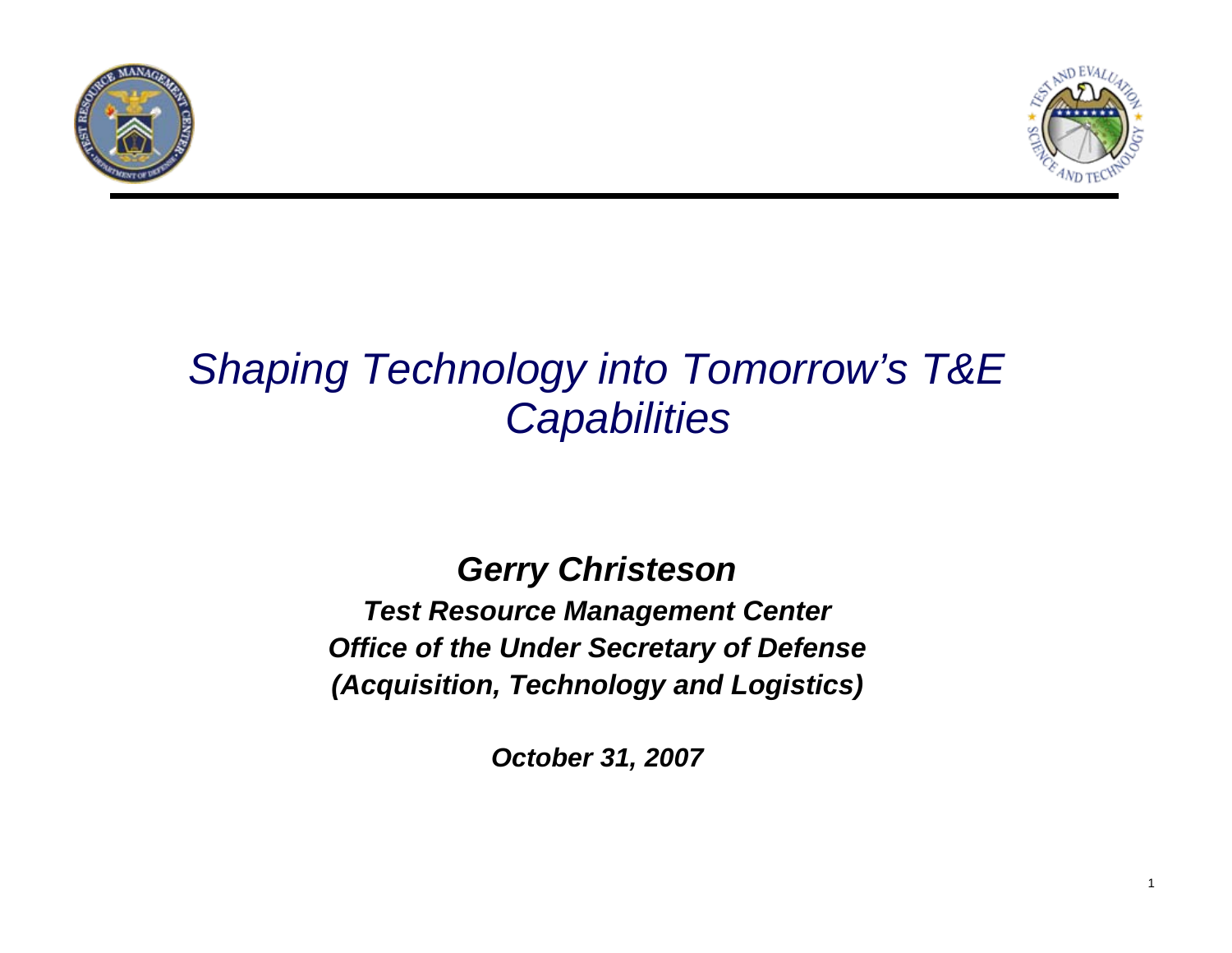





### $\bullet$  **Overview of TRMC**

### **• The Investment Mission**

– Test & Evaluation/Science & Technology (T&E/S&T) Program

### **• The Strategic Planning Mission**

- CY2007 Strategic Plan Highlights
- CY2005 Targets Gaps Resolution Case Study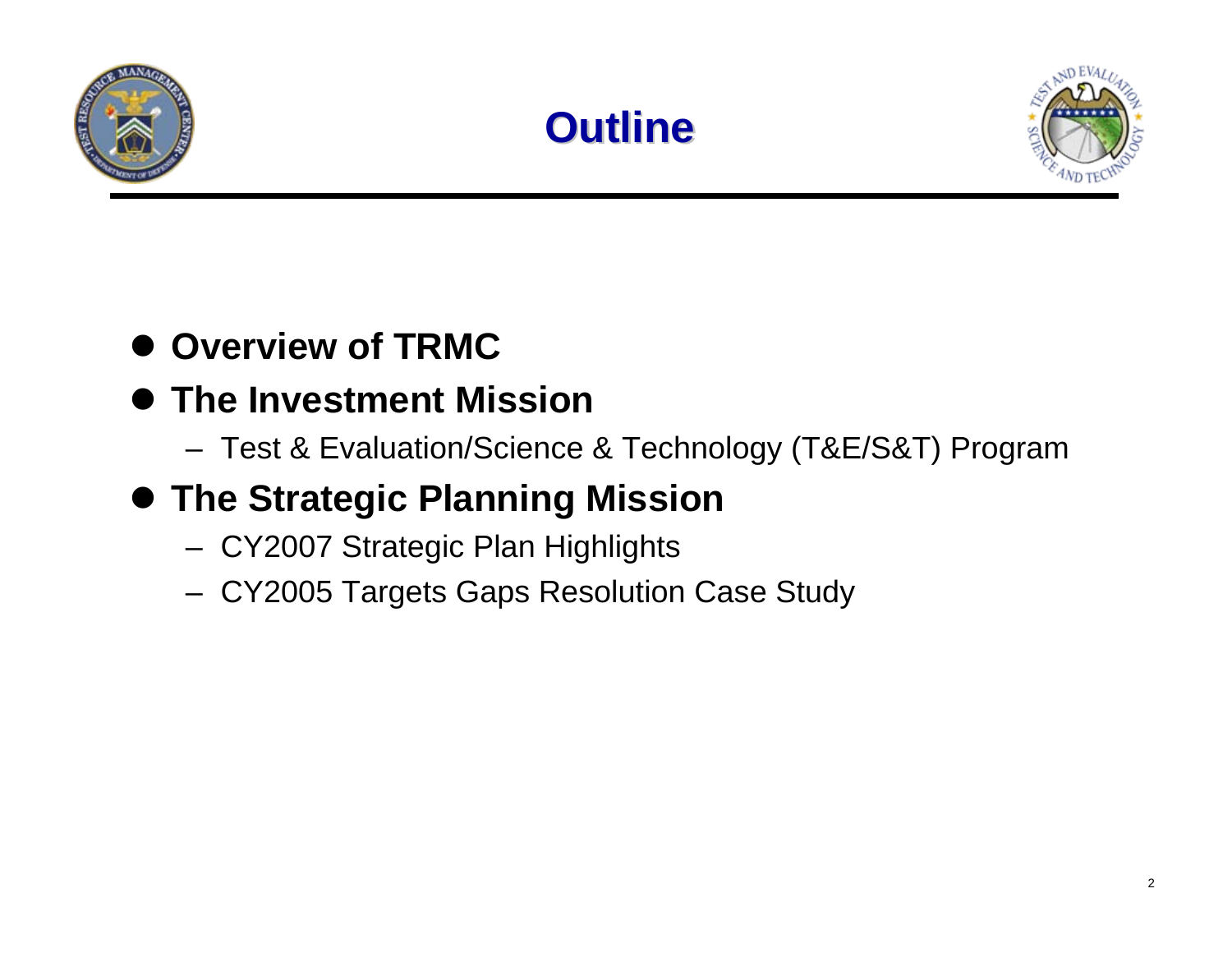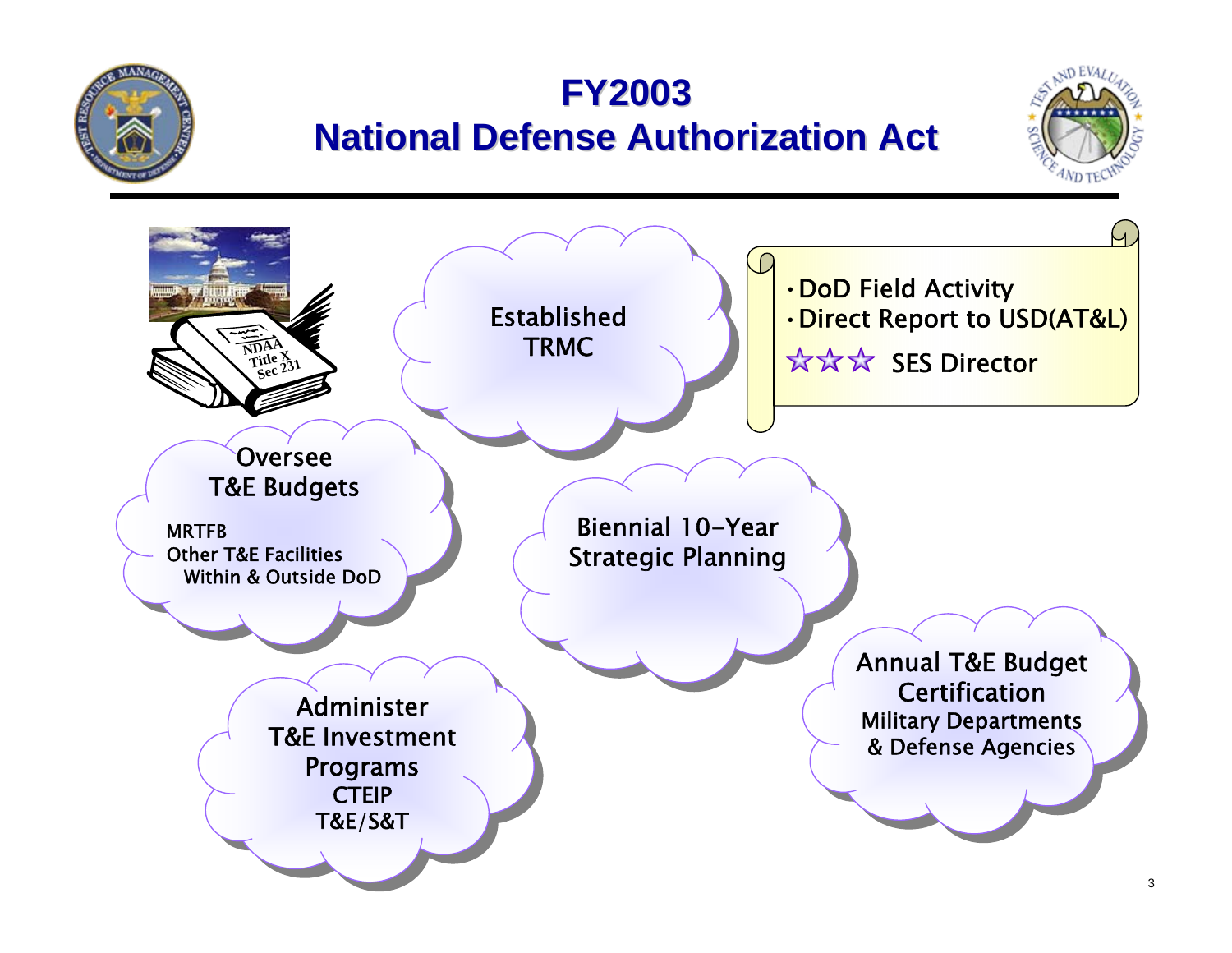

## **TRMC Investment Programs TRMC Investment Programs**

Synergy through Aligned Investment



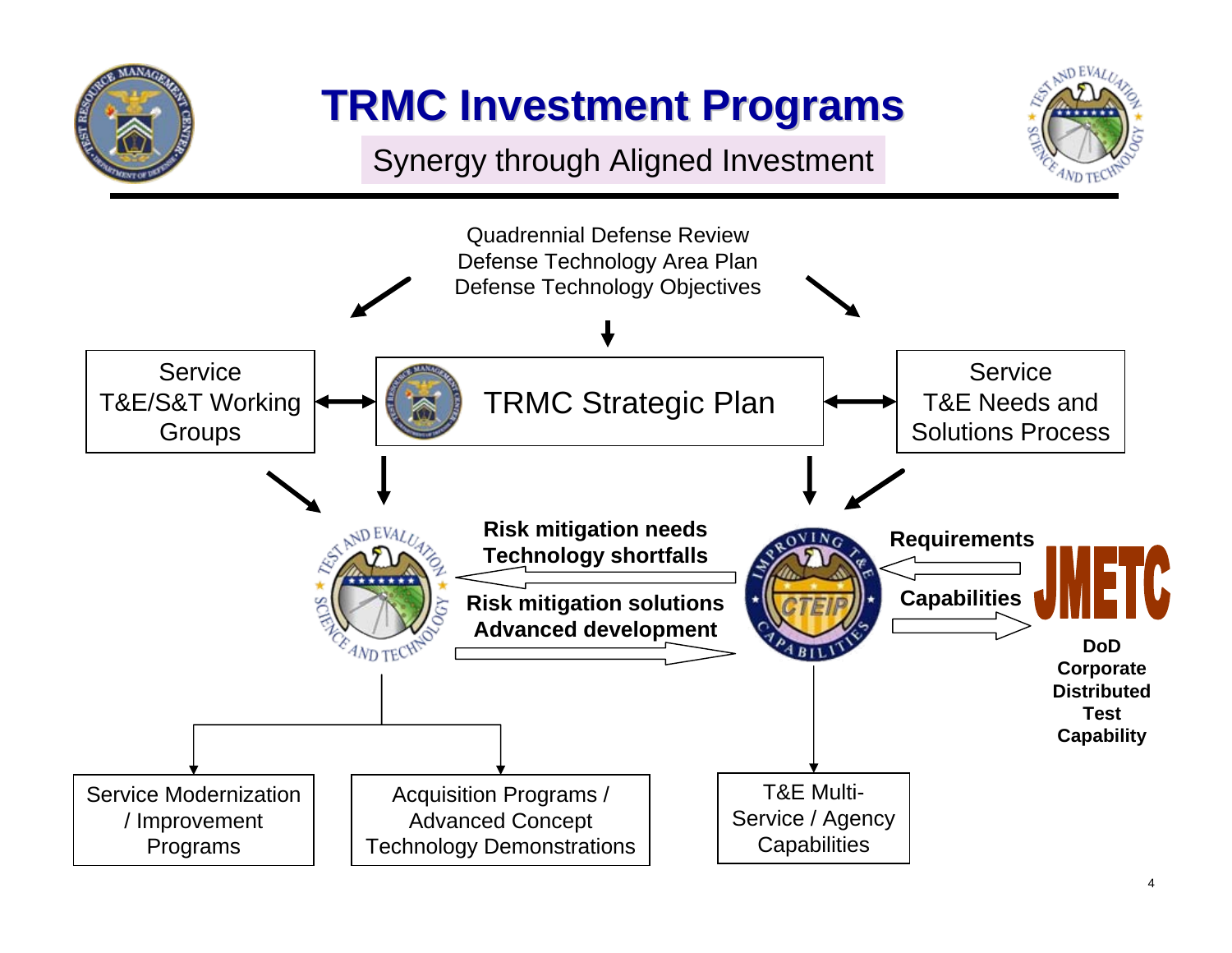



- **Program started in FY 2002** 
	- **Joint DDR&E / DOT&E initiative**
	- **Transitioned to TRMC in Feb 2005**
- $\bullet$  **Mission**
	- **Investigate and develop new technologies required to test and evaluate our transforming military capabilities**
		- Mature technologies from TRL 3 to 6
		- Includes any system that makes our warfighters more survivable and effective in combat
			- Lethal and non-lethal weapons
			- Intelligence surveillance and reconnaissance
- $\bullet$  **Goal**
	- **Transition emerging technologies into test capabilities in time to verify warfighting performance**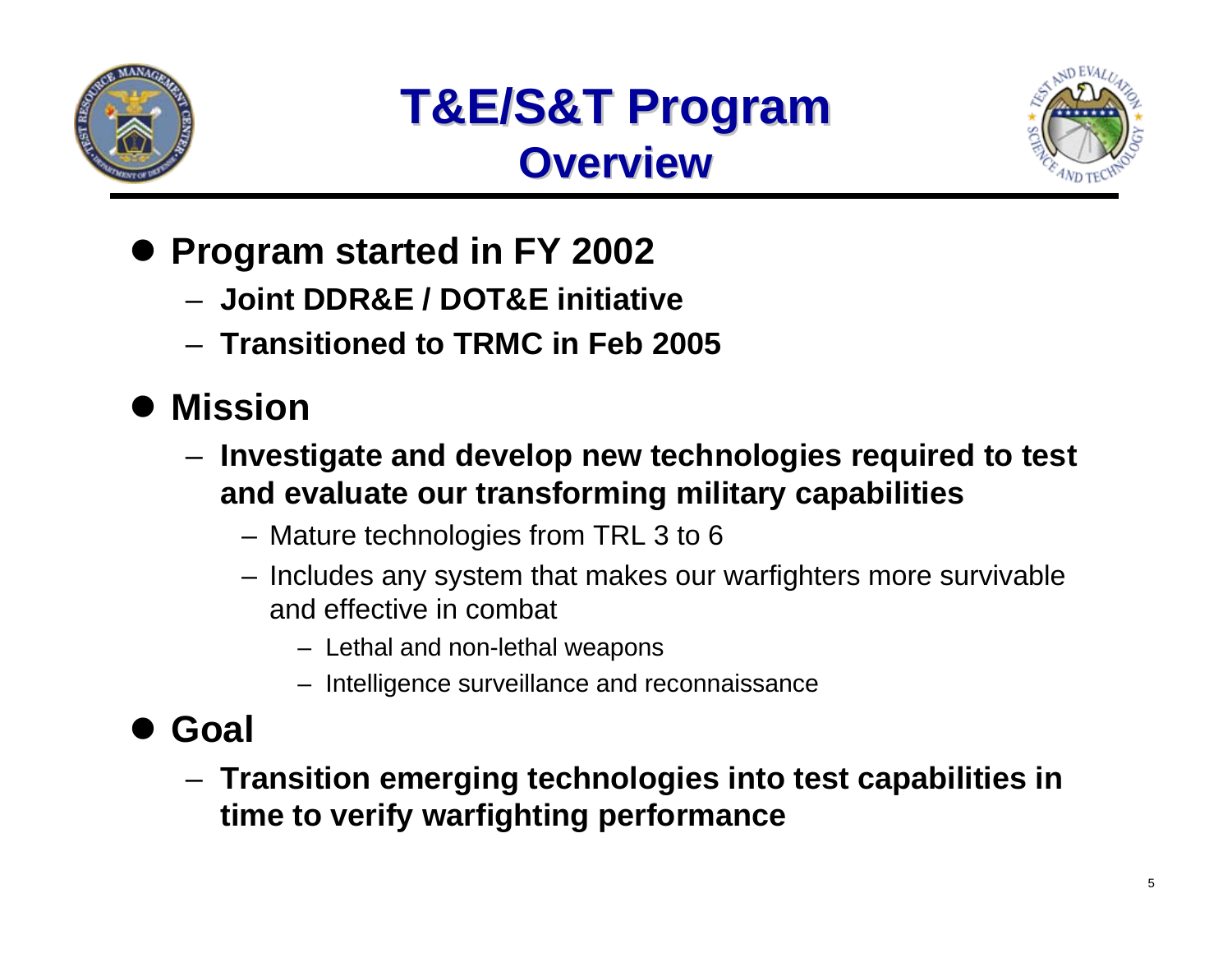

## **T&E/S&T Program T&E/S&T Program Structure Structure**



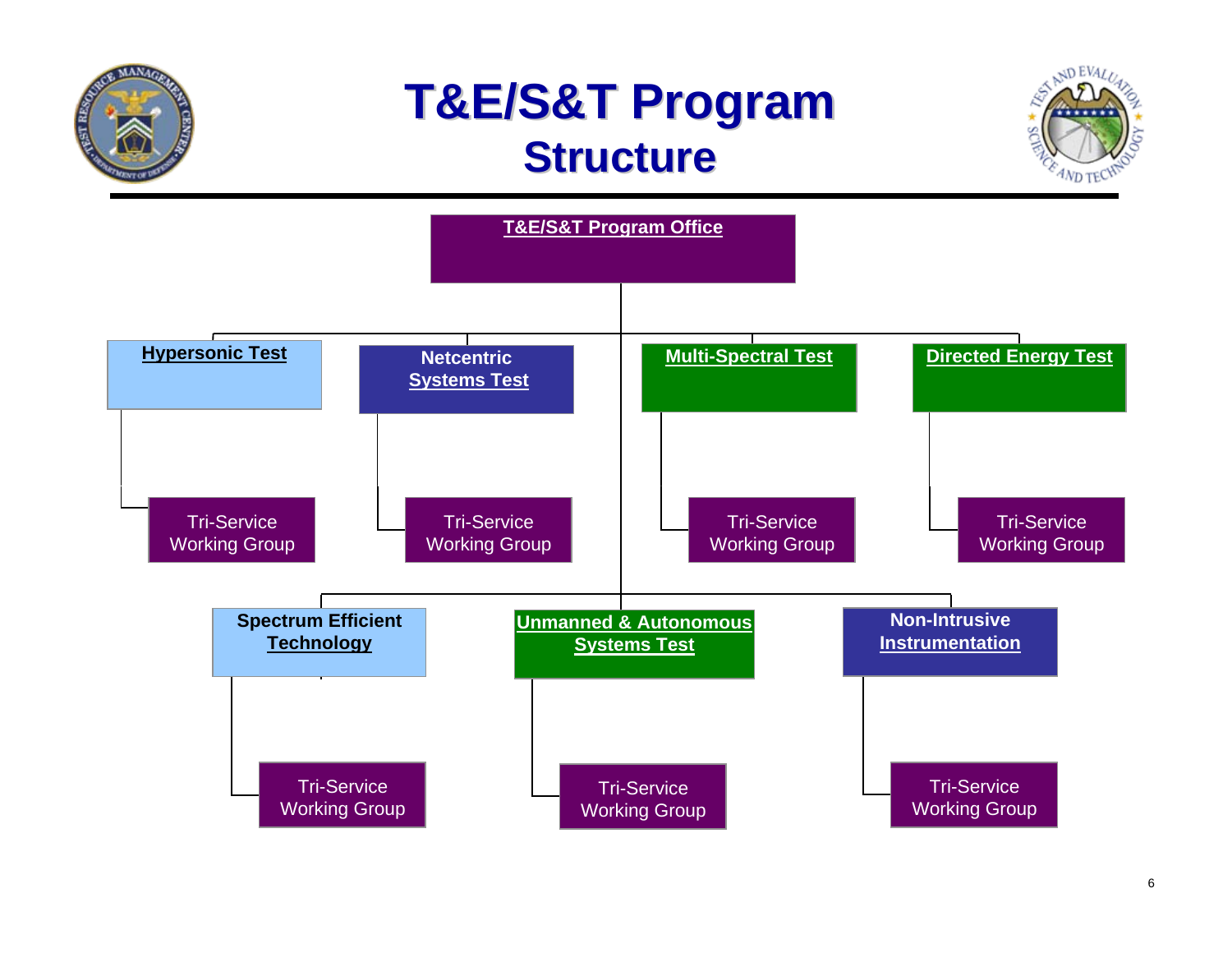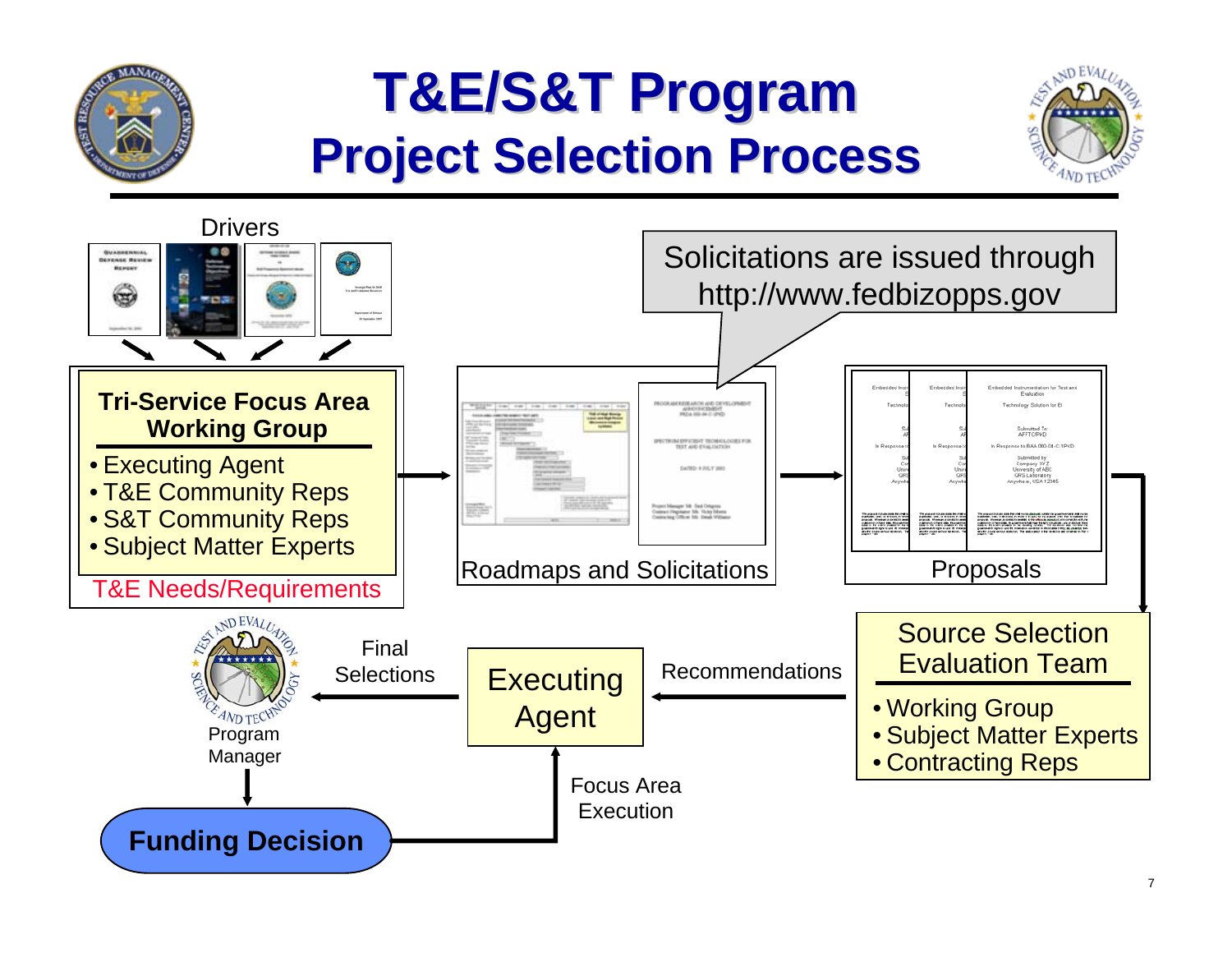

# **T&E/S&T Program T&E/S&T Program Active Focus Areas Active Focus Areas**



### **Test Technologies for**

- Emerging Warfighting Capabilities
	- Hypersonic Vehicles
		- 14 active projects
	- Directed Energy Weapons
		- 20 active projects
	- Multi-Spectral / Hyper-Spectral Sensors
		- 9 active projects
	- Netcentric Warfare Systems
		- 13 active projects
	- Unmanned and Autonomous Systems
		- 5 active projects
- Enhanced Test Capabilities
	- Spectrum Efficient Technology
		- 15 active projects
	- Non-Intrusive Instrumentation
		- 13 active projects
- 89 Active Projects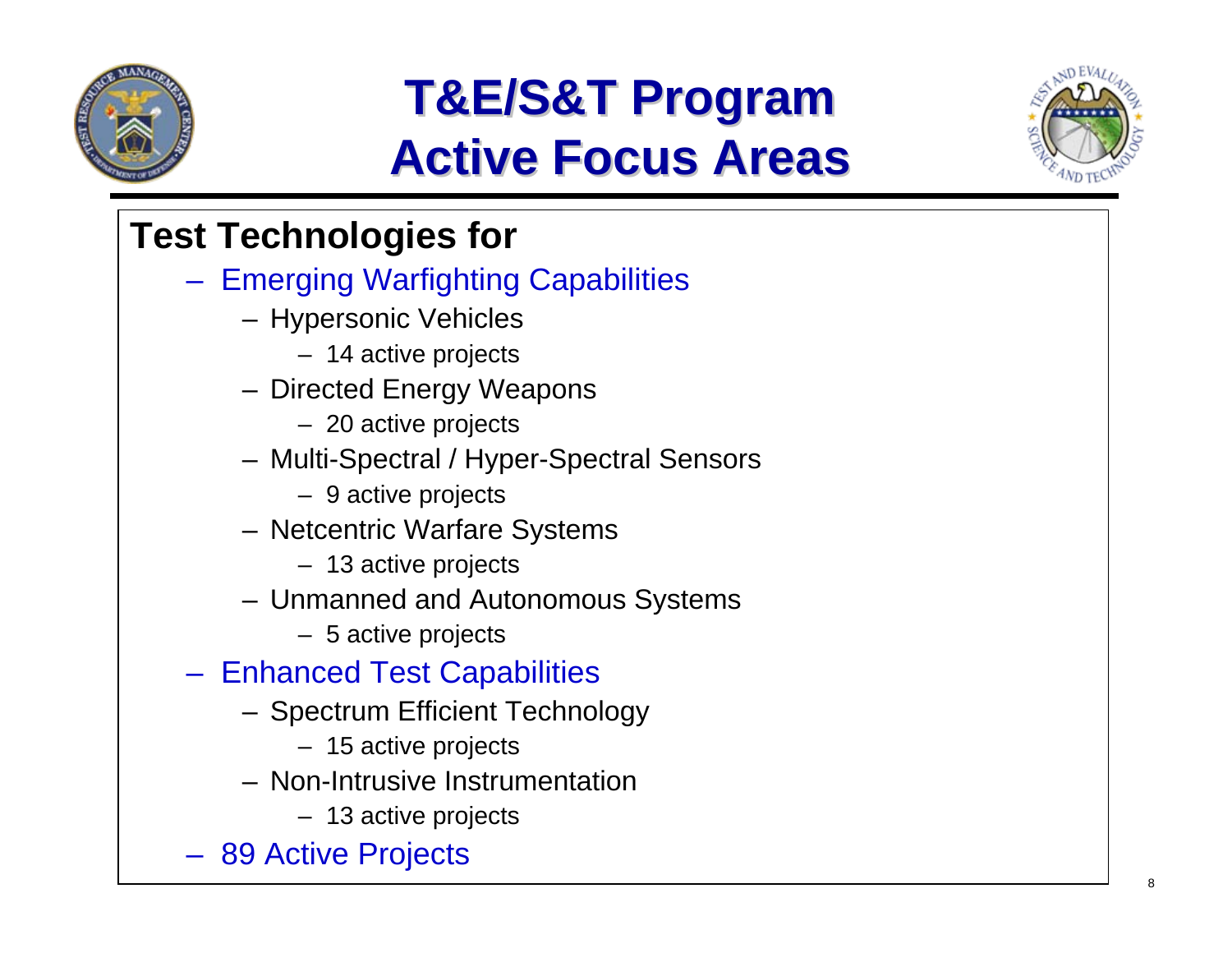

## **Example: Example: Directed Energy Test Directed Energy Test**



#### **S&T Challenges S&T Challenges** • **Develop laser protected antenna** • **Develop Quantum Well Infrared Photodetector (QWIP) focal plane array**  • **Develop holographic diffusive target board using photo-thermo-refractive (PTR) glass** • **Develop scene-based cross correlation adaptive optics** • **Develop reflectance and dynamic fusion models**• **Develop non-intrusive HPM sensors Transitions/Successes Transitions/Successes**• **Microwave Test Diagnostics Recorder integrated within Directed Energy Test and Evaluation Capability (DETEC) HPM Sensor Suite.**  • **T&E Adaptive Optics System integration with WSMR HEL Advanced Pointer Tracker (APT) Budget (\$M) Budget (\$M) T&E GAPS T&E GAPS**• **Target sub-systems HEL protection** • **Target sub-systems HPM surety**  • **Target surface temperature measurement** • **Target Surrogate Materials**  • **Surface target incident irradiance/fluence measurement**• **Airborne target irradiance and imagery resolution**• **Ability to measure HPM fields nonintrusively FY 07** $|{\bf F}{\bf Y}|$ **08** $|$ **FY 09FY 10FY 11** $|{\bf FY}|$ **12FY 13Directed Energy Test 8.83 14.58 23.01 23.07 22.95 23.29 23.42**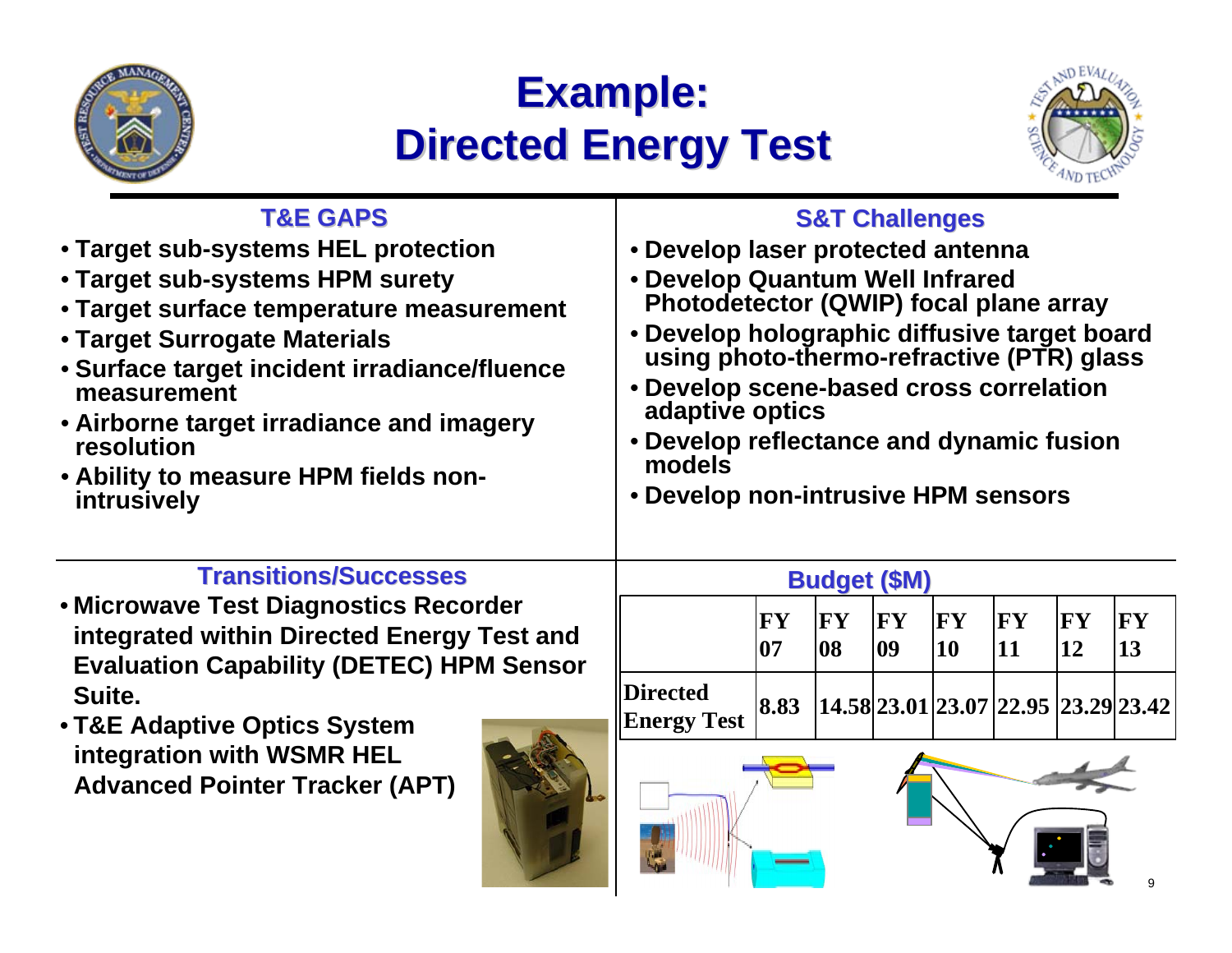

#### **UAST Example Remote Embedded System Test Remote Embedded System Test**



| <b>T&amp;E GAPS</b><br>• Long duration, light weight hybrid<br>power/energy system for reliable UAS<br>operation of onboard sensors and data<br>transmission devices. | <b>S&amp;T Challenges</b><br>• Developing "fail safe" methods to power UAS<br>sensors even when operational control<br>systems have been compromised.                                       |                   |                   |                     |                   |                                                                 |              |
|-----------------------------------------------------------------------------------------------------------------------------------------------------------------------|---------------------------------------------------------------------------------------------------------------------------------------------------------------------------------------------|-------------------|-------------------|---------------------|-------------------|-----------------------------------------------------------------|--------------|
|                                                                                                                                                                       | <b>Transition Partners</b><br>• CTEIP- Framework for Advanced Modeling<br><b>Environment, Unmanned and Autonomous</b><br><b>System Test, Next Generation TSPI</b><br><b>Instrumentation</b> |                   |                   |                     |                   |                                                                 |              |
| <b>Description</b>                                                                                                                                                    |                                                                                                                                                                                             |                   |                   | <b>Budget (\$M)</b> |                   |                                                                 |              |
| • Research and develop methodologies to<br>harvest energy from such sources as                                                                                        | <b>FY</b><br>2007                                                                                                                                                                           | <b>FY</b><br>2008 | <b>FY</b><br>2009 | <b>FY</b><br>2010   | <b>FY</b><br>2011 | <b>FY</b><br>2012                                               | <b>Total</b> |
| thermal, piezoelectric, vibration<br>• Self healing on-board sensor network                                                                                           | .246                                                                                                                                                                                        | .994              | .577              | 0                   | 0                 | $\mathbf{0}$                                                    | 1.817        |
|                                                                                                                                                                       | <b>Deliverables</b>                                                                                                                                                                         |                   |                   |                     |                   |                                                                 |              |
| <b>UAST Technology Topic Addressed</b><br><b>Topic 5: Power/Energy Management to</b>                                                                                  | <b>FY08</b><br><b>FY09</b>                                                                                                                                                                  |                   |                   |                     |                   | Demo w/ wired vibration nodes<br>Demo graceful node degradation |              |
| <b>Support UAST</b>                                                                                                                                                   | <b>FY10</b><br>Demo robustness and scalability                                                                                                                                              |                   |                   |                     |                   |                                                                 |              |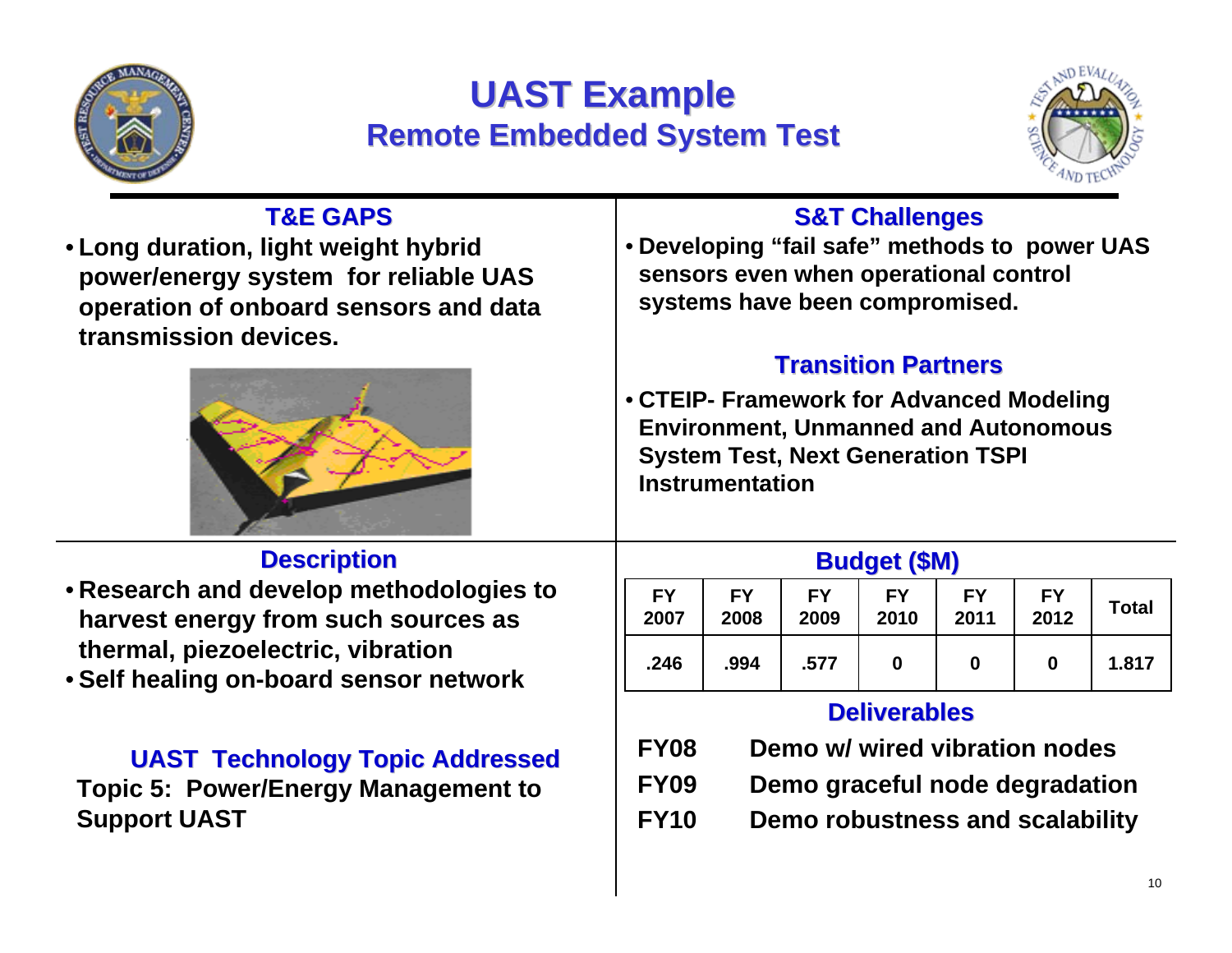





| <b>\$Millions</b> |             |             |      |                    |      |                    |      |      |              |             |       |
|-------------------|-------------|-------------|------|--------------------|------|--------------------|------|------|--------------|-------------|-------|
| <b>FY02</b>       | <b>FY03</b> | <b>FY04</b> |      | FY05   FY06   FY07 |      | FY08   FY09   FY10 |      |      | $\vert$ FY11 | FY12   FY13 |       |
| 7.9               | 8.6         | 12.8        | 14.7 | 22.6               | 38.8 | 62.9               | 94.9 | 97.3 | 98.9         | 100.4       | 101.9 |

- **\$24M Budget Growth in FY08**
- **Additional \$32M Budget Growth in FY09**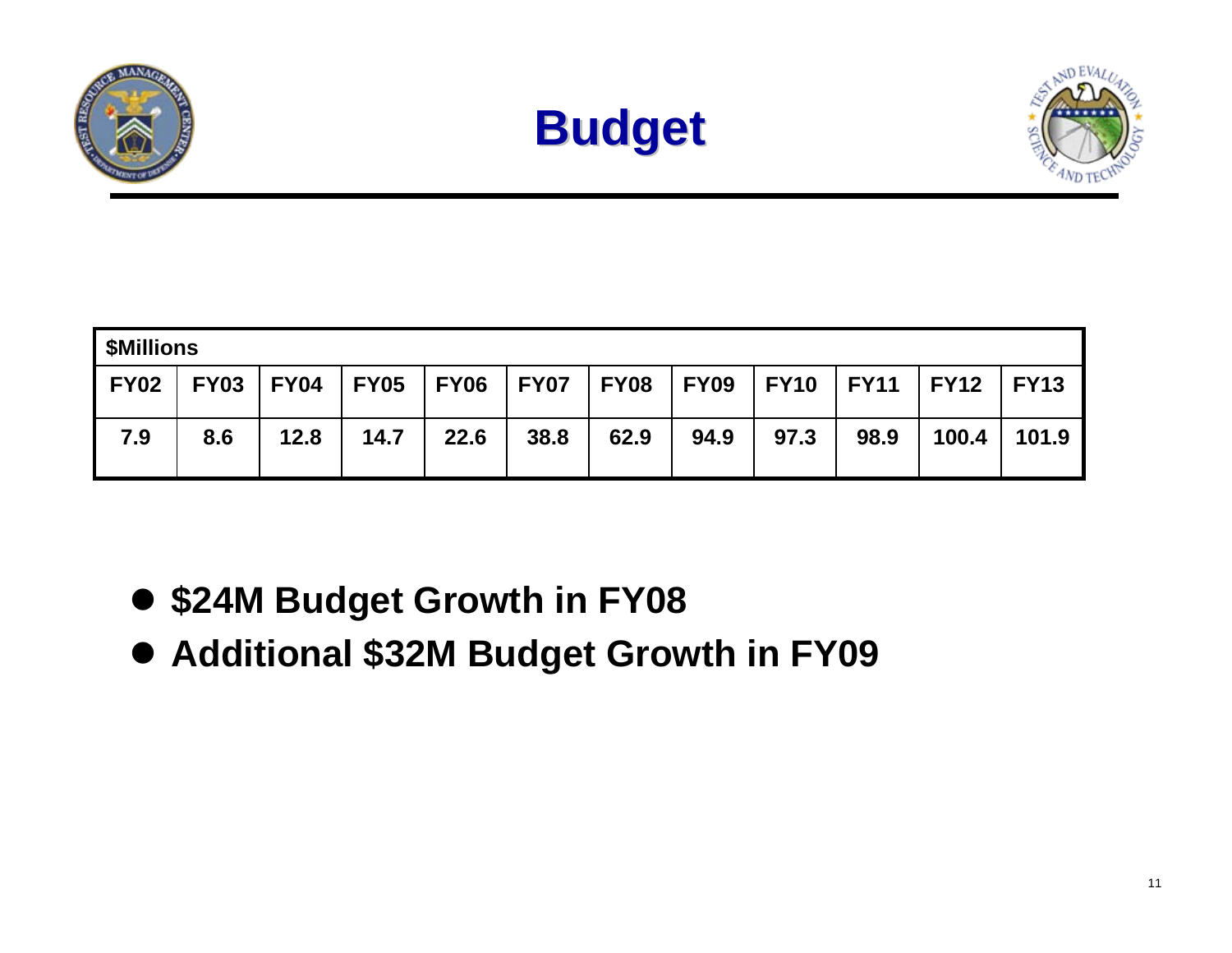

# *Shaping Shaping Technology into Tomorrow Technology into Tomorrow's T&E Capabilities T&E Capabilities*

- $\bullet$  **T&E/S&T program is maturing technology to meet critical T&E needs**
	- Transition emerging technologies in time to verify warfighting performance
	- Maturing technologies that will facilitate the integration of Test and Training
- $\bullet$  **Sustained growth and demonstrated value**
	- 89 projects ongoing across 7 focus areas
	- FY09/10 Budget Ramp expands opportunities
- $\bullet$  **Successful Partnership with Services, Laboratories, Industry, and Academia**

**T&E/S&T Industry Days 19-21 February 2008 (San Diego Marriott La Jolla)**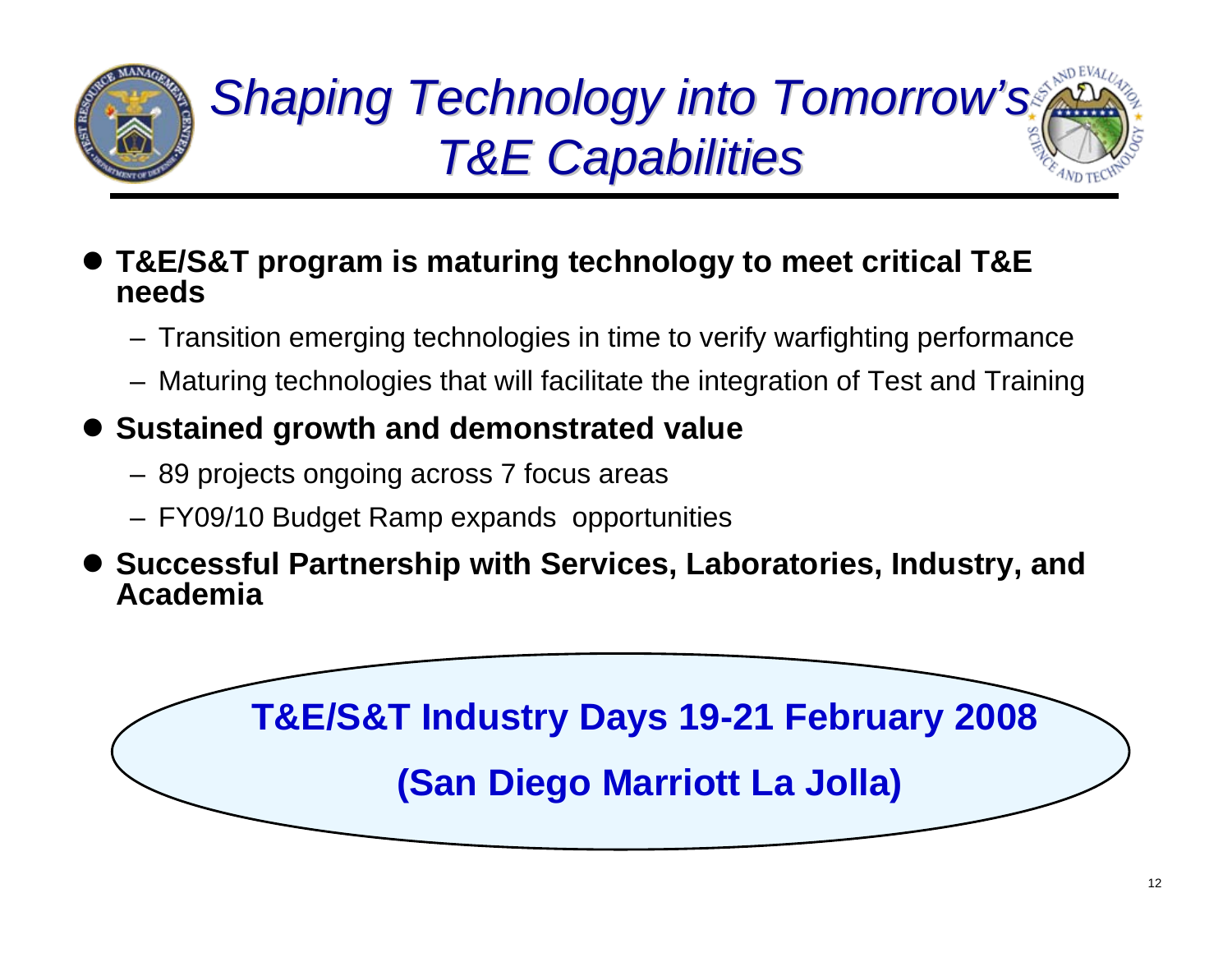

### **Strategic Planning for DoD's T&E Resources T&E Resources**





**T&E Resources:** A collective term that encompasses the requisite **Workforce**, **Infrastructure** and **Funding** resulting in a **T&E Capability**, by means of the **T&E Processes**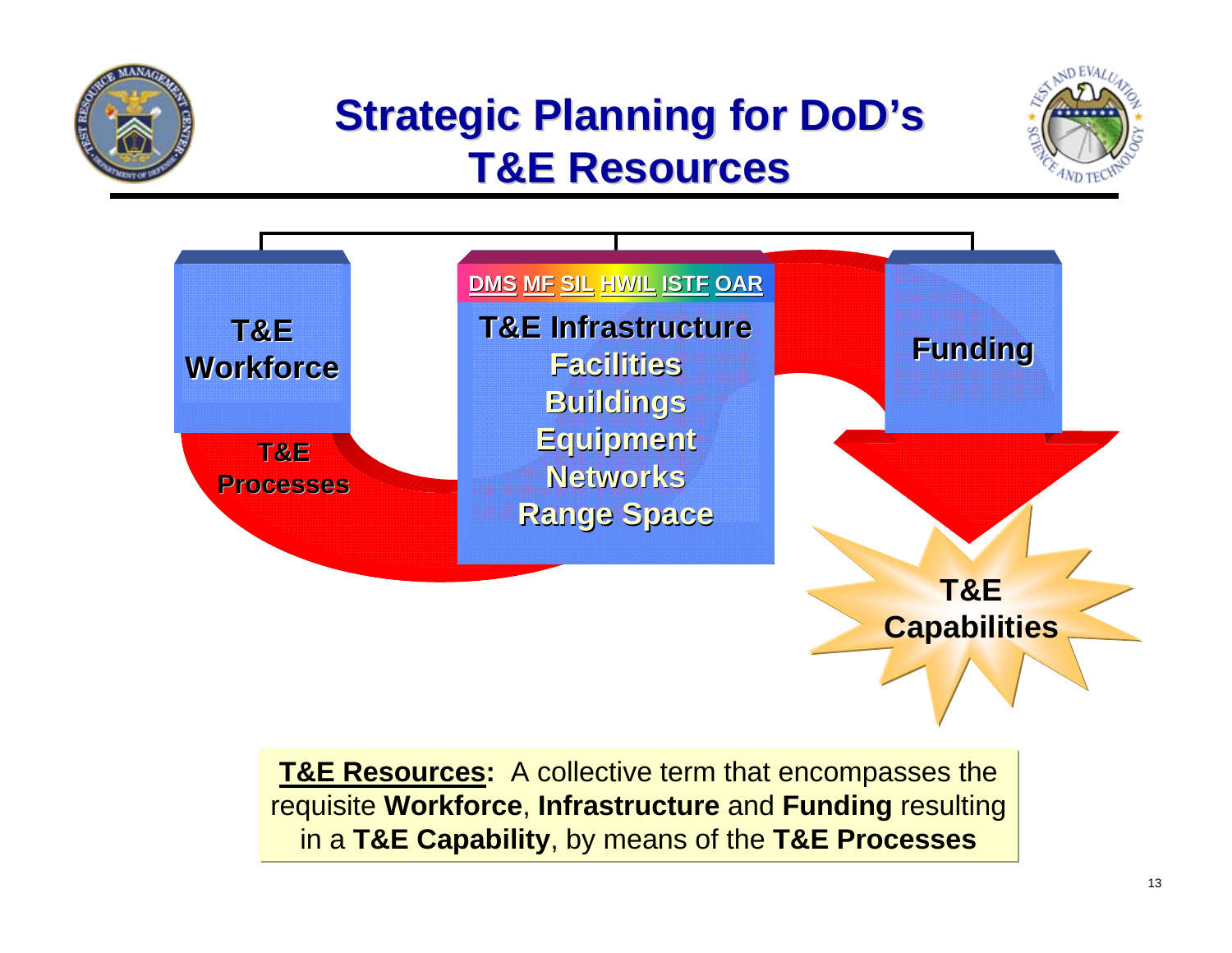



- *Air Combat*
- *Land Combat*
- *Sea Combat*
- *Space Combat*
- *Electronic Combat*
- *C4ISR*
- *Armaments and Munitions*
- *Targets and Threats*
- *Common Range Instrumentation*
- *Test Environments*

*Follows Tri-Service T&E Executive Agent's Reliance Taxonomy*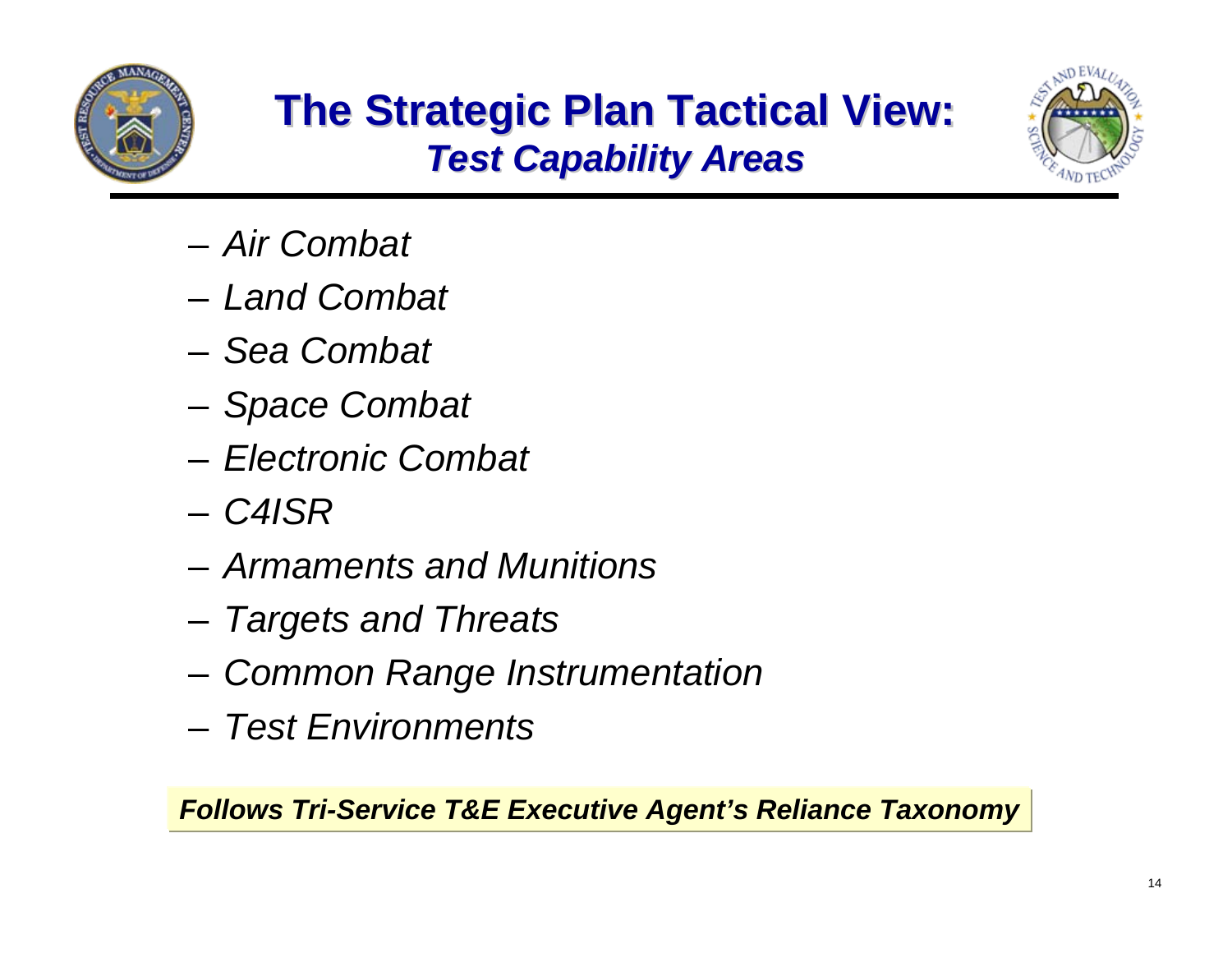

# **Test Capability Area <br>Risk Assessment**



| <b>TRCs</b><br><b>TCAs</b>                    | <b>Digital</b><br><b>Modeling &amp;</b><br><b>Simulation</b><br>(DMS) | <b>Measurement</b><br><b>Facilities</b><br>(MF) | Integration<br><b>Laboratories</b><br>(IL) | <b>Hardware</b><br>in-the-Loop<br><b>Facilities</b><br>(HITL) | <b>Installed</b><br><b>System</b><br><b>Test Facilities</b><br>(ISTF) | Open Air<br>Ranges<br>(OAR) |
|-----------------------------------------------|-----------------------------------------------------------------------|-------------------------------------------------|--------------------------------------------|---------------------------------------------------------------|-----------------------------------------------------------------------|-----------------------------|
| <b>Air Combat</b>                             |                                                                       |                                                 |                                            |                                                               |                                                                       |                             |
| <b>Land Combat</b>                            |                                                                       |                                                 |                                            |                                                               |                                                                       |                             |
| <b>Sea Combat</b>                             |                                                                       |                                                 |                                            |                                                               |                                                                       |                             |
| <b>Space Combat</b>                           |                                                                       |                                                 |                                            |                                                               |                                                                       |                             |
| <b>Electronic</b><br><b>Combat</b>            |                                                                       |                                                 |                                            |                                                               |                                                                       |                             |
| $C4$ ISR                                      |                                                                       |                                                 |                                            |                                                               |                                                                       |                             |
| <b>Armaments/</b><br><b>Munitions</b>         |                                                                       |                                                 |                                            |                                                               |                                                                       |                             |
| <b>Targets and</b><br><b>Threats</b>          |                                                                       |                                                 |                                            |                                                               |                                                                       |                             |
| <b>Common Range</b><br><b>Instrumentation</b> |                                                                       |                                                 |                                            |                                                               |                                                                       |                             |
| <b>Test</b><br><b>Environments</b>            |                                                                       |                                                 |                                            |                                                               |                                                                       |                             |

#### T&E Requirements 2008-2011

GREEN **assessment indicates that sufficient capabilities exist within a Test Resource Category for a corresponding TCA to meet current T&E requirements.**

YELLOW**assessment indicates that sufficient capabilities do not exist within a Test Resource Category for a corresponding TCA, however, T&E can be conducted in a less-than-efficient manner with resulting higher risks being absorbed by development and acquisition programs.** RED**assessment indicates that severe capability limitations exist within a Test Resource Category for a corresponding TCA and high risks are** 

**being absorbed by major acquisition programs as a result of these deficiencies.**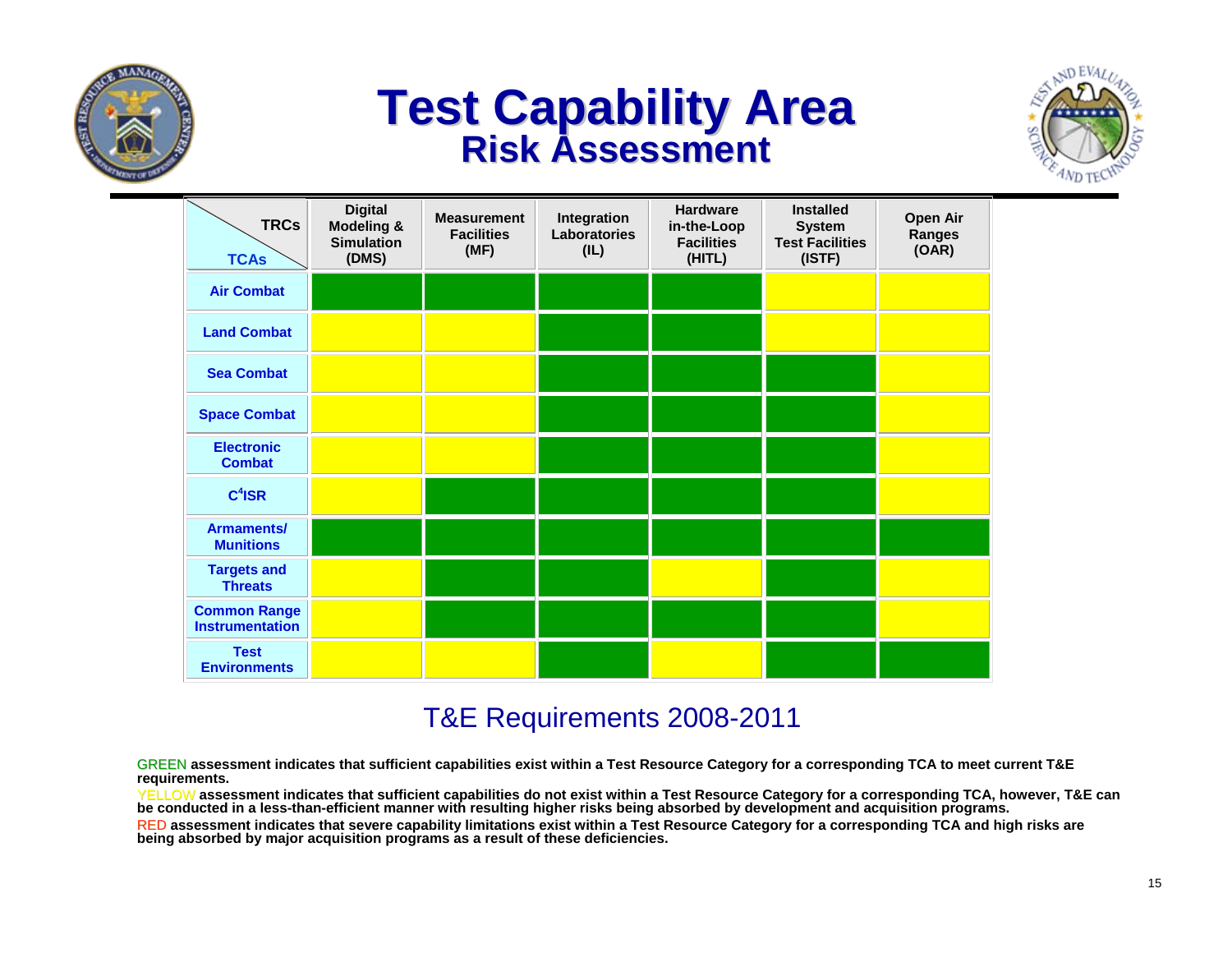

# **T&E Gaps Examples T&E Gaps Examples**



| <b>Gap Title</b>                                                      | Rationale/Description                                                                                                                                                                                                                                                                                                                                                                                                                                                                                                                                                                                                                    | Action      | Date               |
|-----------------------------------------------------------------------|------------------------------------------------------------------------------------------------------------------------------------------------------------------------------------------------------------------------------------------------------------------------------------------------------------------------------------------------------------------------------------------------------------------------------------------------------------------------------------------------------------------------------------------------------------------------------------------------------------------------------------------|-------------|--------------------|
| Low-speed<br>Aerial Icing                                             | Improved test capability is needed to certify rotary wing, low-speed<br>fixed wing aircraft, and unmanned aerial vehicles to fly in icing<br>conditions. Legacy capability does not support full icing qualification<br>IAW FAR 25C and is incompatible with unmanned aerial systems<br>station keeping requirements.                                                                                                                                                                                                                                                                                                                    | Army        | <b>FOC</b><br>2012 |
| <b>Multiple Small</b><br><b>Craft Attack</b><br>Scoring<br>Capability | Programs such as LCS, DDG 1000, CVN-21, CG(X), will require<br>demonstration of survivability in a swarm attack environment. While<br>progress is being made in the target control arena, the ability to score<br>a gunnery test in the small craft swarm environment remains an<br>issue. Ongoing proof of concept initiative has been unable to deliver<br>a capability that can be employed in full scale test scenarios.                                                                                                                                                                                                             | <b>Navy</b> | <b>FOC</b><br>2012 |
| TSPI in a GPS-<br>denied<br>Environment                               | Accurate Time Space Positioning Information (TSPI) data (<1m) is<br>critical for resolving RTCA issues and evaluating performance and<br>effectiveness of Land Combat systems, including FCS and Ground<br>Soldier Systems in an UE. Current (Global Positioning System) GPS-<br>based TSPI capabilities will not reliably track forces located inside<br>buildings and underground tunnels. Additionally, open-air players<br>frequently experience satellite signal "dropout" due to building<br>obstructions, threat jamming, and other co-channel interference<br>effects unique to an operating area's electromagnetic environment. | <b>TRMC</b> | IOC.<br>2014       |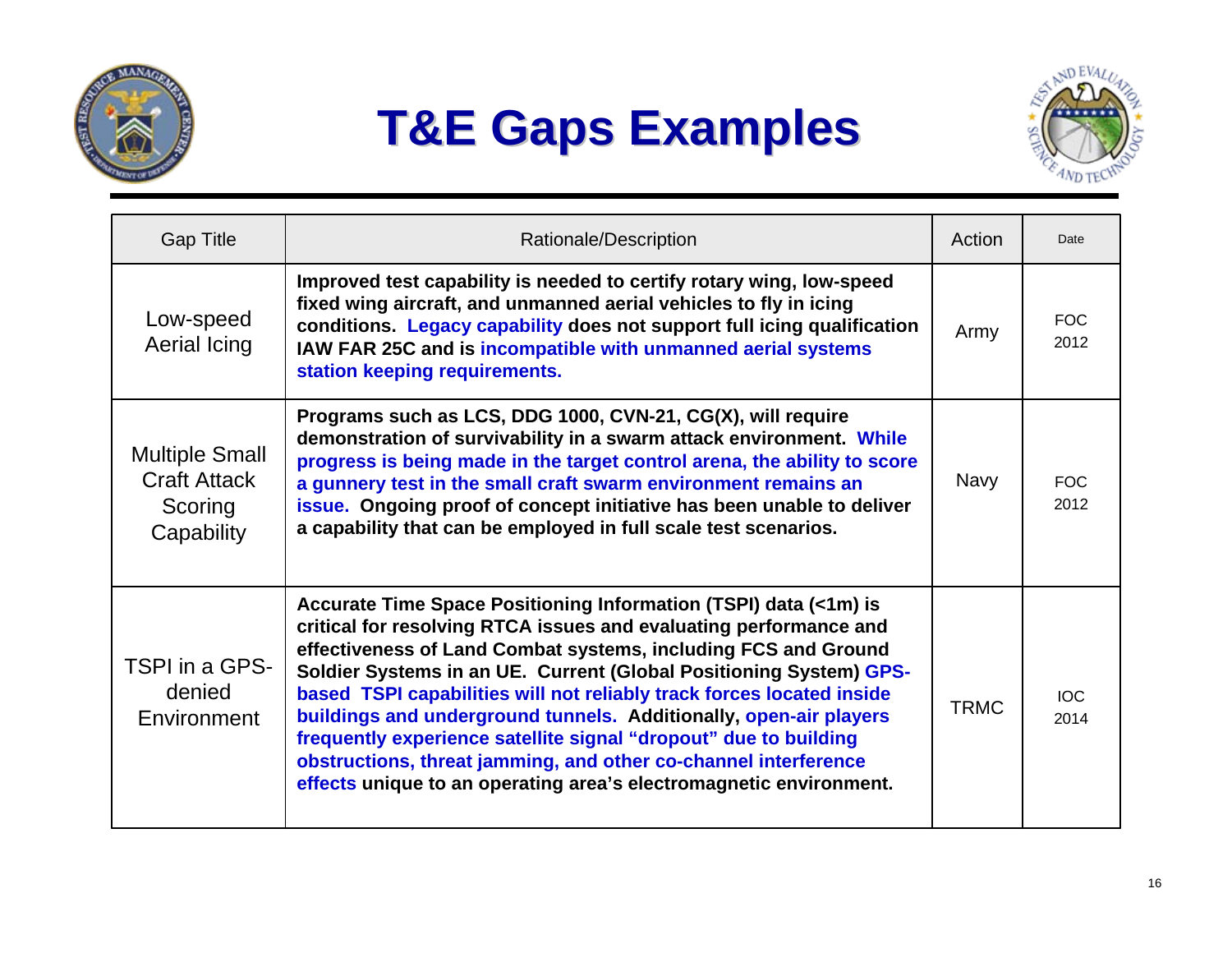



### **• Strategic Issues in the DoD derived from high-level Departmental Guidance**

- *Directed Energy*
- *Nuclear Weapons Effects*
- *Hypersonics*
- *Distributed Test*
- *Urban Test Environments*
- *Unmanned and Autonomous Systems*
- *IED Defeat*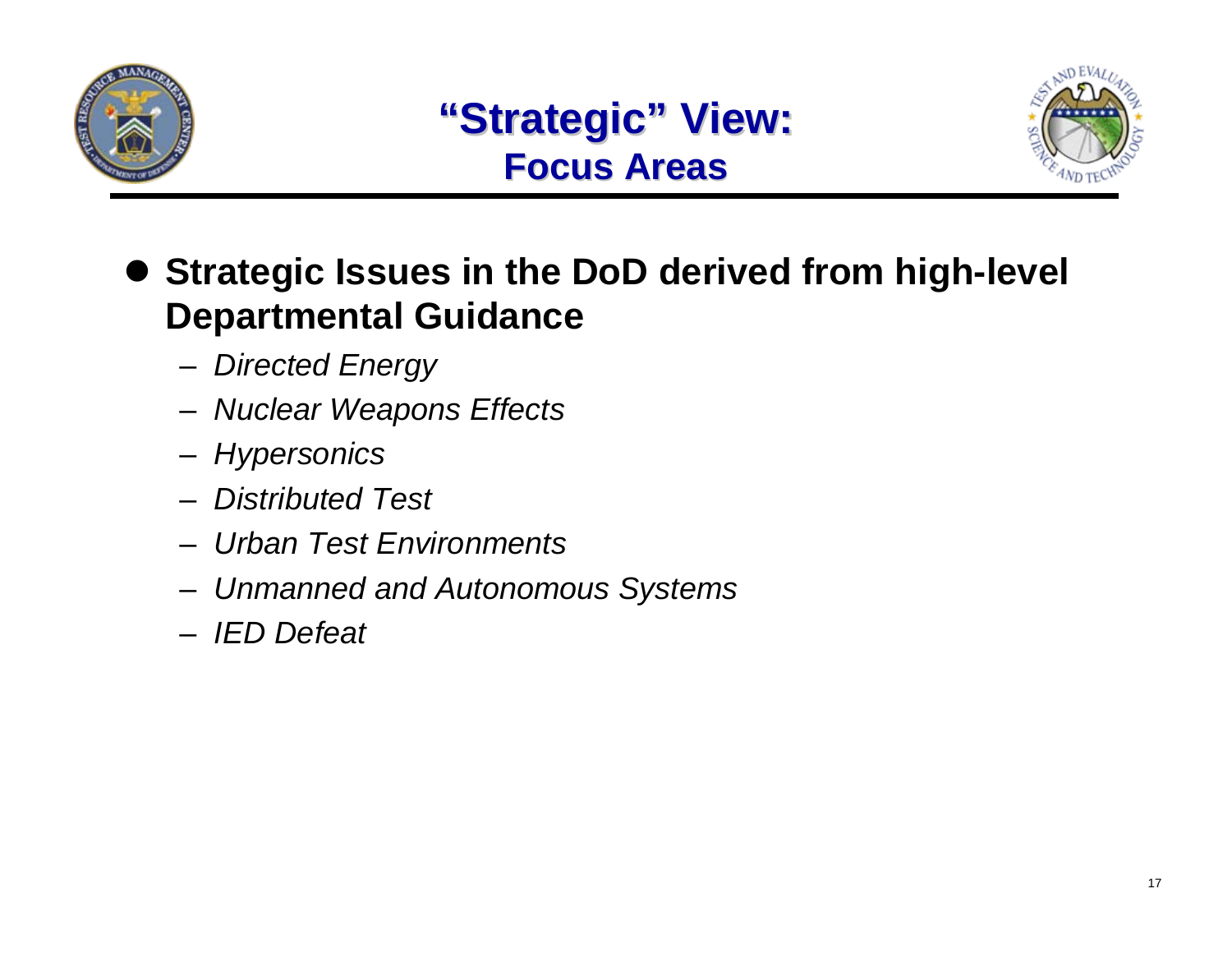

### **Examples - Focus Area Issues/Actions Issues/Actions**



#### **Directed Energy:**

Develop a Directed Energy Test and Evaluation Capability Tri-Service Study Phase 2 capability roadmap to establish a time phased OAR infrastructure modernization plan to meet future DEW test requirements. **(Lead: Army - CTEIP)**

#### **Hypersonics:**

Conduct a study of OAR T&E capabilities (e.g. range space, instrumentation, test control) needed to test hypersonic air vehicles through launch, cruise, and recovery flight regimes. **(Lead: Air Force)**

#### **Urban Test Environment:**

Conduct a Joint DoD Agency/Service study to define requirements for a realistic, reconfigurable, instrumented urban test environment that best makes use of existing DoD infrastructure and distributed LVC capabilities. **(Lead: Army)**

#### **Unmanned and Autonomous Systems:**

Complete a requirements analysis of instrumentation, measurement, monitoring, and control capabilities needed for UAS testing and develop UAS T&E capabilities roadmap.

**(Lead: Army – T&E/S&T)**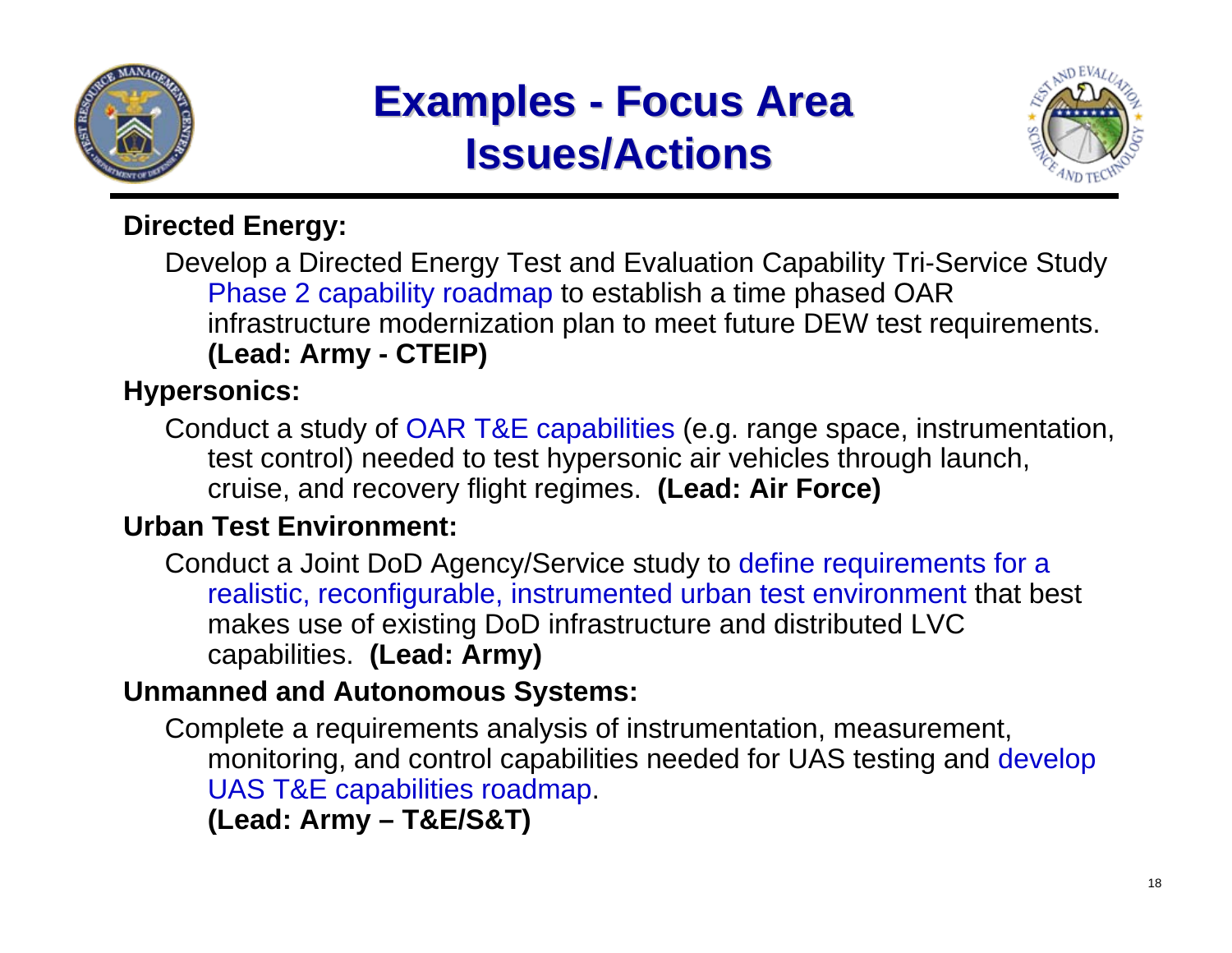



# **"Everything is very simple in War, but the simplest thing is difficult."**

*CARL VON CLAUSEWITZ 1832*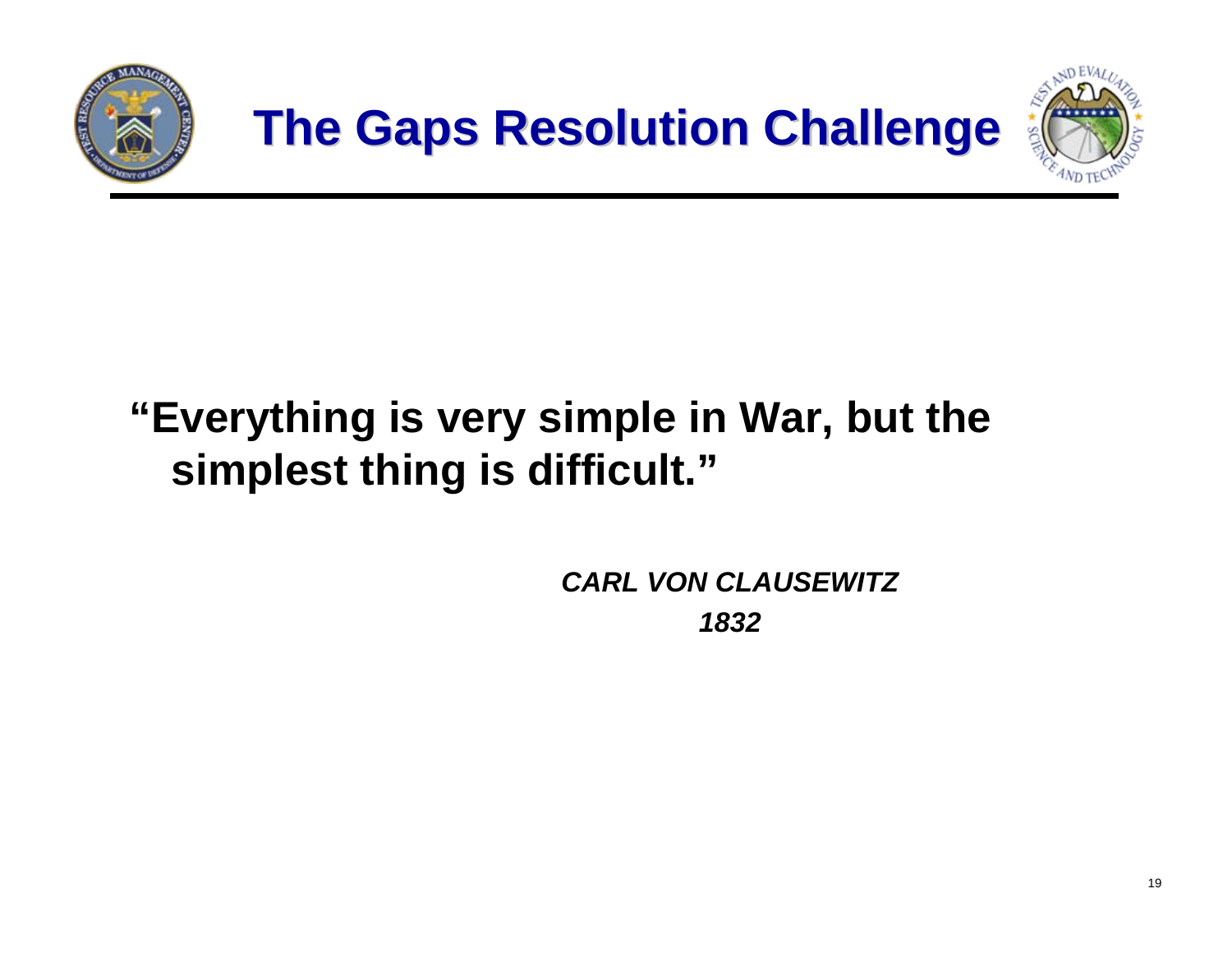

# **Threat D**



**Supersonic Anti-Ship Cruise Missile (ASCM) Target**

#### *Required T&E Capabilities*

• Advanced supersonic sea skimming target that represents the full range of intelligence validated air vehicle signature and "transition profile" maneuver performance

- Sprint vehicle separation
- Acceleration profile
- Terminal velocity
- Current Capability: None

- Multiple ship self-defense weapons systems to include:
	- Standard Missile (SM-6 TEMP need date FY10/11)
	- -Self Defense Test Ship Testing (SDTS TEMP need date FY11/12)
	- LPD-17 & CVN-21
	- $-DD(X)$



Supersonic Target

#### *T&E Program Drivers Gap Resolution (As of Sep 2005)*

#### **Threat "D" RDT&E Funding Profile (\$M)**

| FY              | 07   | 08     | 09     | 10     |
|-----------------|------|--------|--------|--------|
| <b>Funded</b>   | 22.9 | 10.6   |        |        |
| <b>Required</b> | 22.9 | 52.5   | 42.3   | 12.7   |
| <b>Delta</b>    |      | (41.9) | (42.3) | (12.7) |

**SM-6 & SDTS test dates at High Risk unless Navy<br>provides full RDT&E funding in POM-08**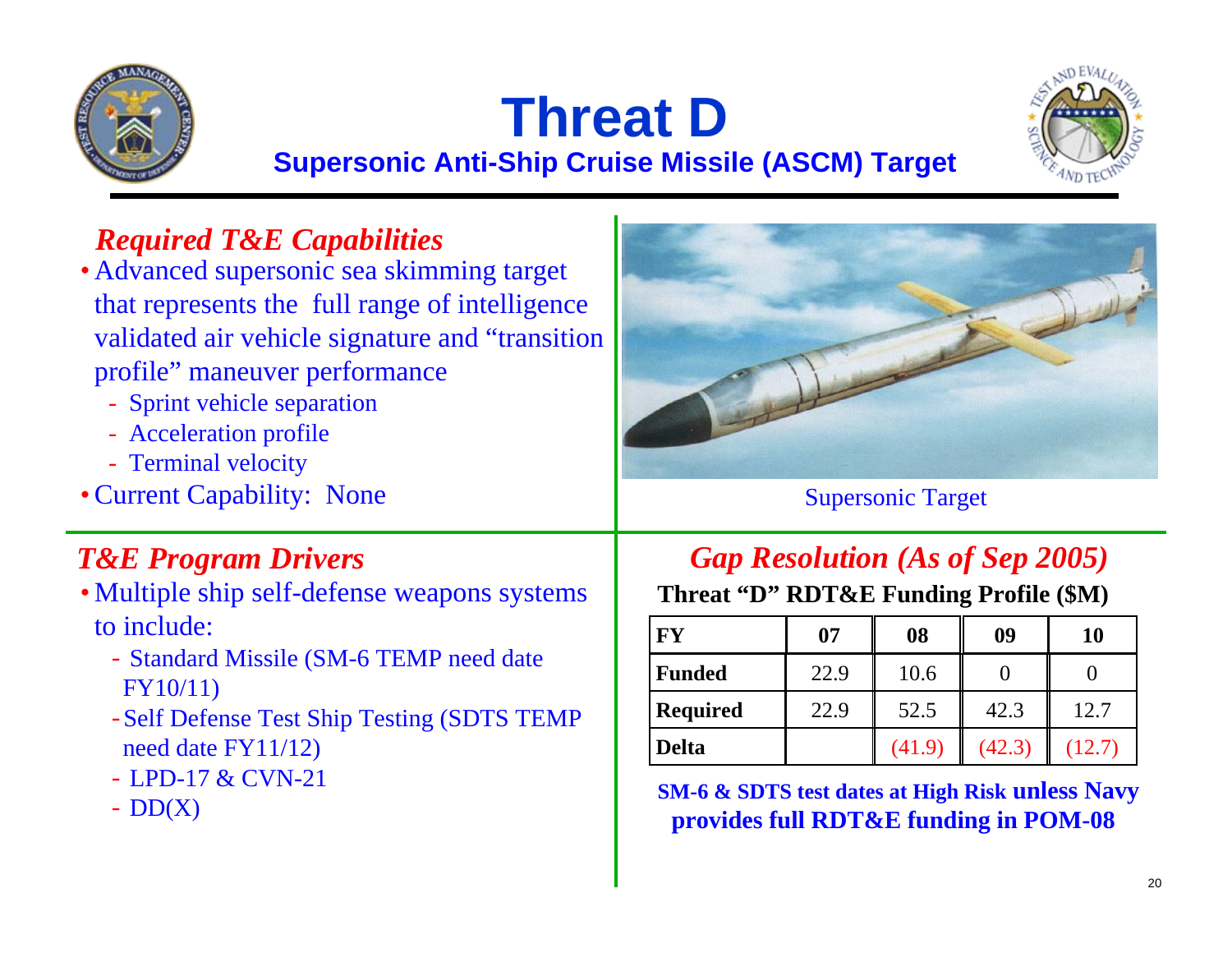

# **GAP Resolution Chronology GAP Resolution Chronology**



- $\bullet$
- $\bullet$
- $\bullet$
- Aug 2006
- Aug 2006
- $\bullet$  Sep 2006
- **Oct 2006**
- $\bullet$
- Nov 2006
- $\bullet$
- Sep 2005 CY 2005 Strategic Plan Released
	- Dec 2005 TRMC "Critical Gaps" Memorandum to Services
	- Mar 2006 OSD Stakeholders Approve Threat D Target Acquisition Strategy
		- SP Addendum Reaffirms Gap/Requirement
			- Navy POM-08 "Zeros" Threat D Funding
		- DOT&E/TRMC Submit Targets POM Issue Paper
		- PA&E Targets Issue Team Reaffirms
		- Requirement "End-user Pays" Offsets
- Oct 2006 3-Star Programmers …"Deal or No Deal"
	- **PDM-II Directs Additional Threat D Study**
- Jan 2007 Navy (JH-APL) Begin "Alternatives" Study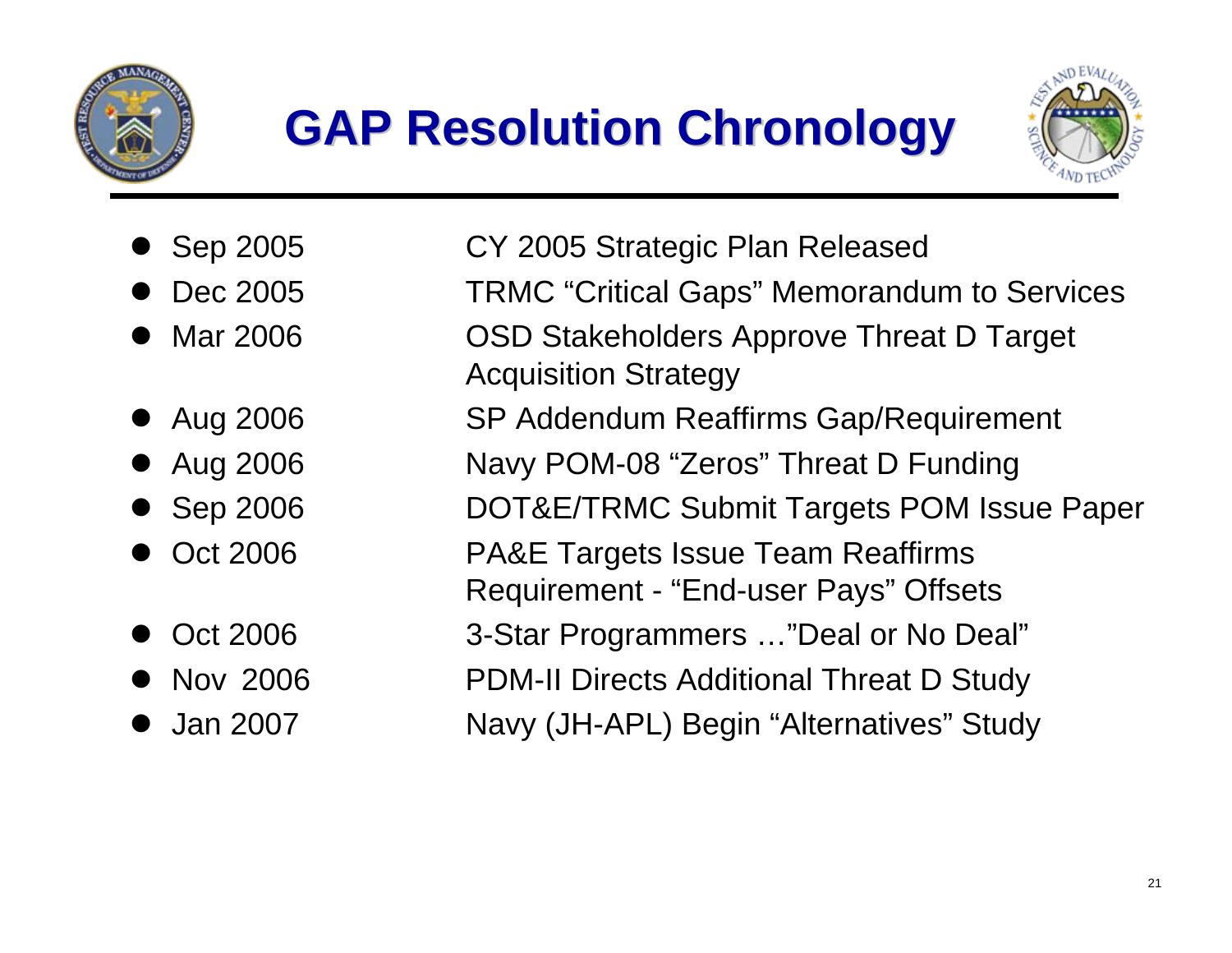



 $\bullet$  Mar 2007 Study Team Recommends Multi-stage Target  $\bullet$  Apr 2007 Congressional Staff Weighs In - RFI • Apr 2007 3-Star Programmers Accept Recommendations **Jul 2007** SASC Language – More ASCM Target Studies  $\bullet$  Aug 2007 Navy Cuts Test I&M Budget to Pay Share of MSST Development Bill  $\bullet$  Sep 2007 TRMC Submits PBD to Restore I&M Budget  $\bullet$ Oct 2007 TRMC-Navy "FY09 T&E Budget Certification" Drill

#### **Current Status:**

- $\bullet$ MSST Development Program On-Track, PMA-208 Adequately Funded
- $\bullet$  Restoration of the Navy's Major Test Range I&M Funds TBD (OSD Comptroller Action Pending)
- Congressional Requirement for Additional ASCM Target Studies TBD (Authorization Bill Conference Report Language Pending)